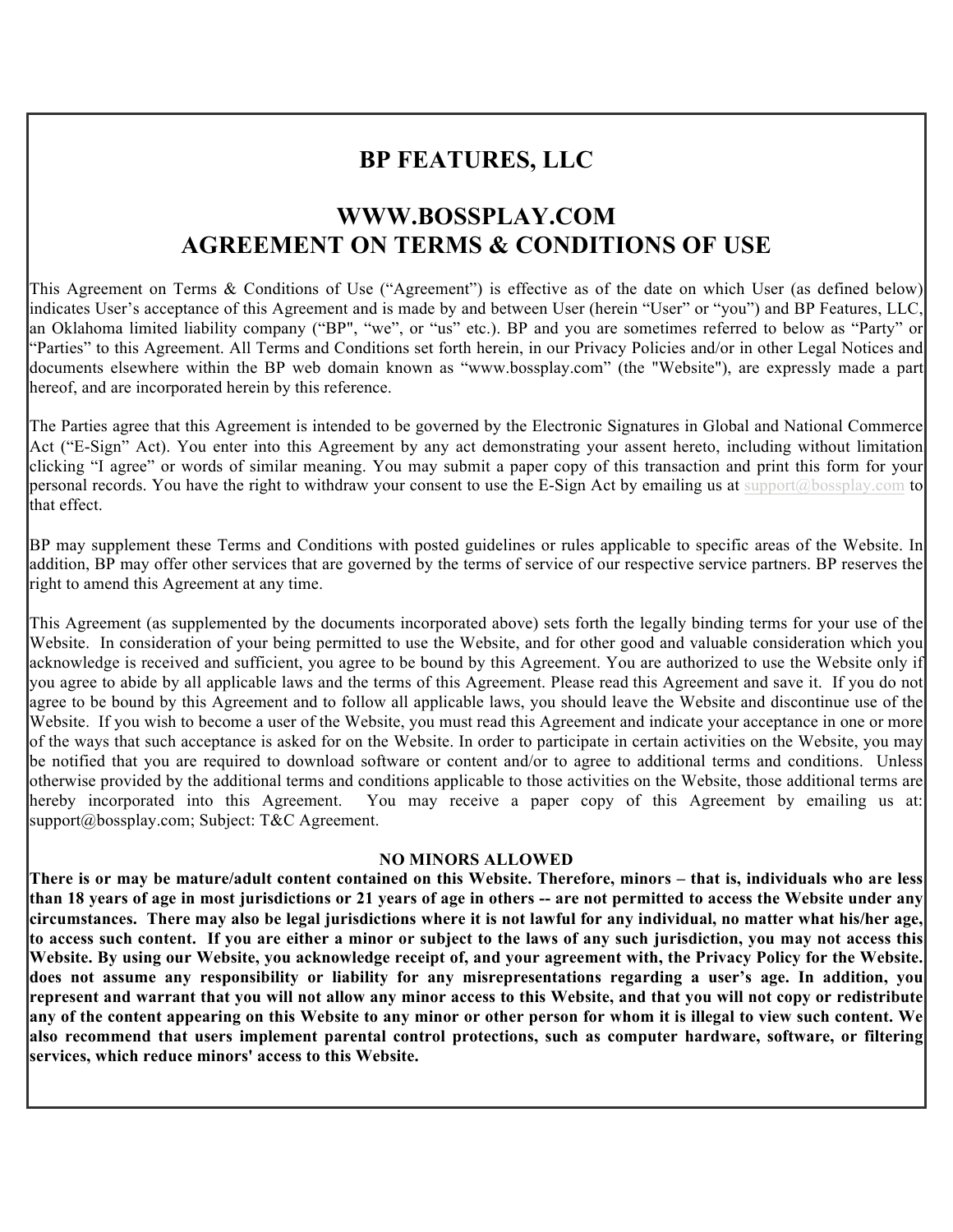#### **NO CHILD PORNOGRAPHY**

**You understand that, by Agreement between the Website and our independent models ("Talent"), all individuals performing as Talent on this site are at least 18 years of age, and that this site contains no child pornography. If you seek any form of child pornography, you must exit this site immediately. If you identify any images on our site which appear to depict minors engaged in sexual activity, please report the images to us. All such reports will immediately be investigated, and appropriate action will be taken. Please be aware that we have a policy of cooperating with law-enforcement agencies investigating child pornography.** 

All performances displayed on The Website are protected by the First Amendment of the United States Constitution and similar provisions of other laws. You acknowledge that The Website may offer online content that could be deemed "adult" or "erotic". Additionally, you agree that you are aware that the performances presented on The Website (which are performed by our Talent, who are independent contractors and perform at their sole discretion) may contain graphic activities, graphic audio, and portrayals and/or descriptions of sexually oriented, explicit, offending, or disturbing activities. You acknowledge that you are aware of the possible nature of these Talent performances, that you are not offended by them, and that you have accessed The Website freely, voluntarily and willingly. You also represent and warrant that you are not accessing The Website as an agent of law enforcement or at the behest of any law enforcement authority in any legal jurisdiction of the world.

You acknowledge that The Website contains only images protected by the First Amendment to the United States Constitution. You also agree that you are aware of the community standards of your community, and that you have accessed or will access the content on The Website only if you believe, upon diligent investigation, that the Talent performance(s) you have purchased and/or any other content on this website does not offend the community standards prevalent in your community. You further agree not to use or access The Website if doing so would violate the laws of your city, county, state, province or country.

By using The Website in any manner, including without limitation visiting, viewing or using any content, performance or product on this site, you agree to be bound by this Agreement.

1. This Agreement applies to you, and if you are using this website on behalf of any other party for which you are acting as an agent, it applies to you and any such party for which you are acting. The management of The Website reserves the right to change this Agreement from time to time in its sole discretion, and your continued use of this Website in any manner thereafter will indicate your agreement with the most current version posted on the site at the time of your use. If you do not wish to be bound by this Agreement, do not accept this Agreement, do not use The Website in any manner, do not enter this site, and do not view or otherwise use any content from this site.

## **Permitted Use of this Site**

3. This site is owned and operated by BP Features, LLC, an Oklahoma, USA, limited liability company. As between you and BP™, all content contained on this site in any medium ("Content") is owned by BP™ and/or our independent contractors and/or our providers. All such Content is protected by United States and international intellectual property laws.

4. As a User of our website, you are granted a limited, personal, nontransferable, non-sub-licensable, revocable license to access and use our site only as expressly permitted in this Agreement. Except for this limited license, we do not grant you any other rights or licenses with respect to this site, and any rights or licenses not expressly granted herein are reserved to us, our independent contractors and our providers. Unless we have granted you permission in advance and in writing, you may use the site only for your personal, non-commercial use, and not to provide services to a third party.

5. You may not remove any copyright or other proprietary notices contained in any of the Content on the Website. BP reserves the right to revoke your authorization to view and/or use the Content at any time, and you agree immediately to discontinue such use upon written notice from BP. As between you and BP, all rights not specifically granted to you under this Agreement are reserved to BP. You may not copy, download, display, or print any portion of the Content.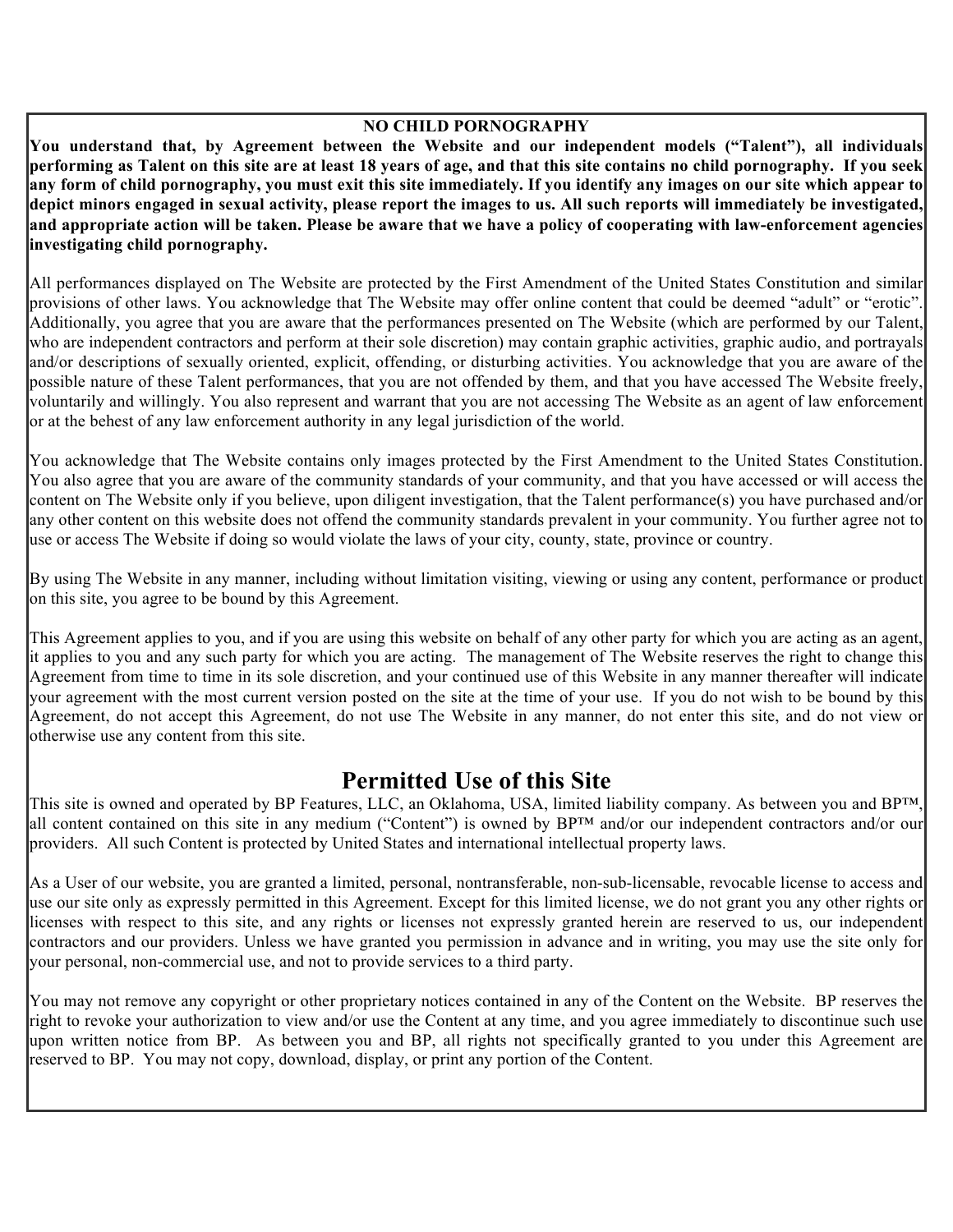You understand and agree that you may not:

-- Copy, reproduce, upload, post, display, republish, distribute or transmit any part of the Content in any form whatsoever;

-- Use a frame or border environment around the Website, or other framing technique to enclose any portion or aspect of the Website, or mirror or replicate any portion of the Website;

-- Modify, translate into any language or computer language, or create derivative works from, any Content or any part of this Website;

-- "Reverse-engineer" any part of this Website; or

-- Sell, offer for sale, transfer, or license any portion of this Website in any form to any third party.

#### **Unauthorized Use**

Unauthorized use of this Website and/or the Content may violate applicable copyright, trademark or other intellectual property or other laws. The use of such Content on any other website or in any environment of networked computers is prohibited. You shall be solely liable for any damages resulting from any infringement of copyright, trademark, or other proprietary right, or any other harm resulting from your use of this Website.

10. Unless otherwise provided within this Agreement, or unless specific applicable law requires BP to allow you to do so, you may not do any of the following without the prior written consent of BP:

-- Use any robot, spider, other automatic device or manual process to monitor the Content and/or the Website;

-- Use the Website other than to observe performances by our independent-contractors, make legitimate inquiries or communications;

-- Use the website to make any false or fraudulent communication;

-- Submit false or misleading information to the Website;

-- Post or transmit any unlawful, threatening, libelous, defamatory, obscene, indecent, inflammatory, pornographic or profane material or any material that could constitute or encourage conduct that would be considered a criminal offense, give rise to civil liability, or otherwise violate any law; or for any other purpose that is unlawful and/or prohibited by this Agreement;

-- Use, access or communicate with the Website or any performer on the Website in any way that, in the sole and absolute judgment of BP, adversely affects the performance or functioning of the Website, or any other computer systems or networks used by BP or other Website users;

-- Upload or transmit to the Website -- or use any device, software or routine, that contains -- viruses, Trojan horses, worms, time bombs, or other computer programming that may damage, interfere with or attempt to interfere with, intercept the normal operation of our Website, appropriate the Website or any system, or take any action that imposes an unreasonable load on our computer equipment or infringes upon the rights of any third party; or

-- Disguise the origin of information transmitted by you through the Website.

Without limitation, Content may not be used as a trademark or service mark, for any pornographic use, unlawful purpose, to defame any person, to violate any person's right of privacy or publicity, or to infringe upon any copyright, trade-name, trademark, or service mark of any person or entity. Unauthorized copying and/or use of Content constitutes copyright infringement and shall entitle BP to exercise all rights and remedies under applicable law, including without limitation an injunction preventing further use and monetary damages against all users and beneficiaries of the use of such Content. The foregoing is not a limiting statement of BP's rights or remedies in connection with any unauthorized use.

13. You understand that BP may immediately terminate all agreements between you and BP, and may without notice refrain from doing further business with you, if you fail to comply with any provision of this Agreement or with other terms and conditions applicable to you as a user of the Website. If your access is terminated, you agree immediately (1) to stop using this Website and any Content which you may have acquired, (2) to delete all such Content and all copies from all media in your possession or control of whatever type (whether now known or hereafter developed, invented or devised), and (3) to destroy all other copies or, at BP's request, return all such copies to BP. Your use of this Website and any Content shall comply with all applicable law. BP may restrict or remove your access to this Website at any time, or restrict or remove the use of any Content for any reason, and may (or may choose not to) replace that Content with other Content, and you agree immediately to discontinue all use of the Content upon notification from BP.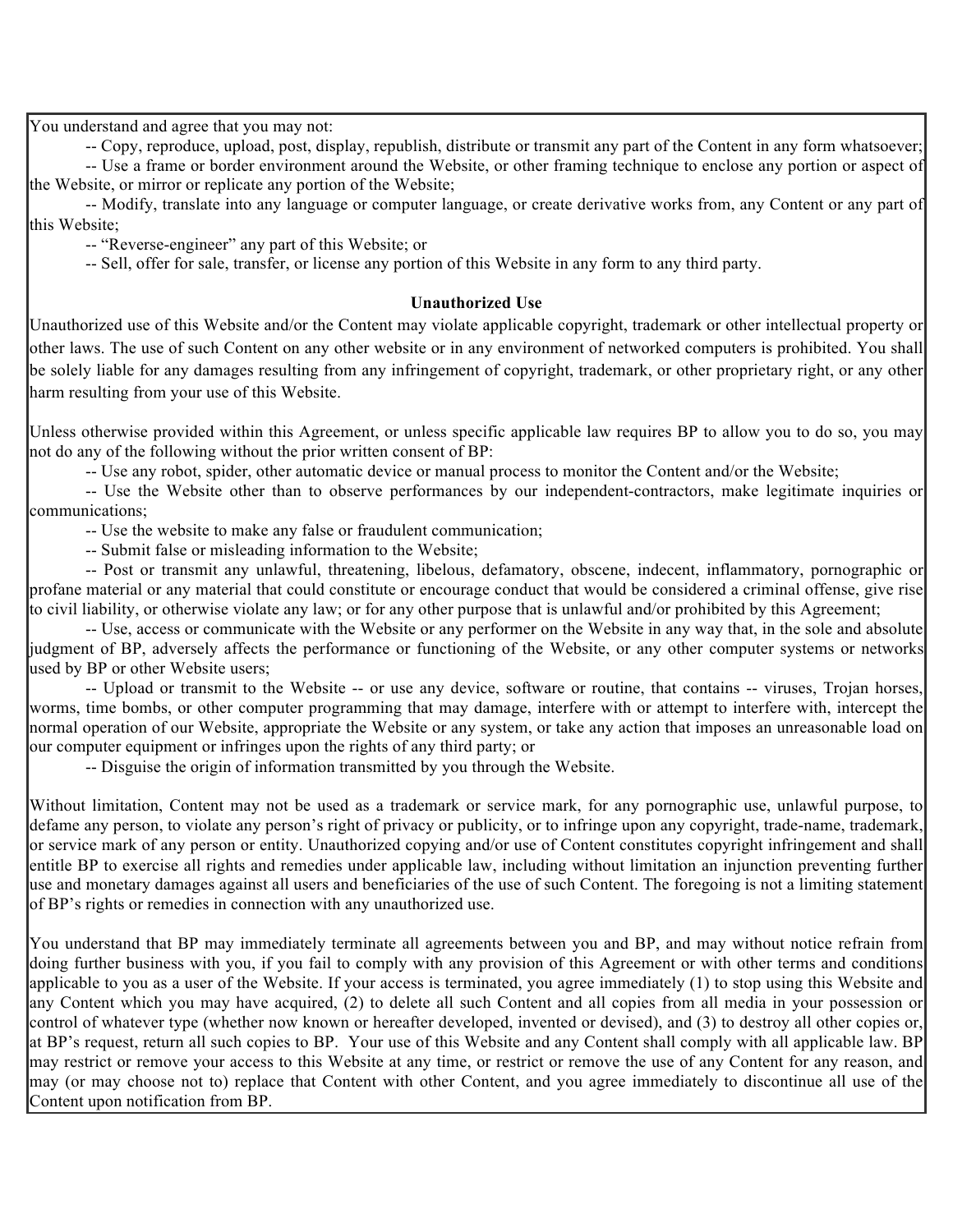Despite our efforts to provide accurate content and functional software, The Website may contain technical or other mistakes, inaccuracies or typographical errors. As a convenience, our Website may link to other sites that may be of interest to you but are not under BP's control. These links do not imply endorsement by BP, and we are not responsible for the availability of or the content contained in any linked site. The Website may contain or use technology that provides BP and/or its affiliates with information regarding your use of this Website, or which permits BP to audit your compliance with this Agreement via the use of software designed to track and identify Content. Please consult BP's Privacy Policy for specific information on BP's policies for use of your personal information.

### **No Expectation of Privacy**

15. You acknowledge and agree that by engaging in transactions with the Website, no confidential, fiduciary, contractually implied or other relationship is created between you and BP, beyond that which is specifically established by contract between you and us.

Any communications or materials you transmit to the Website, by electronic mail or otherwise, including without limitation any data, question, comment, suggestion, idea, or the like ("Communications") may be treated as non-confidential and nonproprietary. BP assumes no responsibility for any Communications posted or submitted, or for the return of such Communications. We want your feedback and appreciate your ideas and suggestions, but we are unable to answer every comment individually.

# **Fees/Refund Policy**

Fees for the functionalities (if any) offered by the Website are negotiated between you and the independent contractor who may be performing for you. You agree to pay all fees when due according to our billing terms. You agree to pay all amounts due to us immediately upon cancellation or termination of your account. We reserve the right to make changes to our fees and billing methods. It is BP's general policy not to refund monies, and we will consider doing so only under extraordinary circumstances.

### **FRAUD WARNING:**

**Users who intentionally gain access to this Website with no intention of paying, and later dispute the charge with their credit/debit card company and/or refuse to pay the charge, may be committing fraud and are subject to criminal and civil court action under state and federal laws. Accordingly, if you don't intend to pay for your purchase on the Website, you agree that you will not make the purchase in the first place.**

If you believe that you have been erroneously billed, please notify us of the error immediately. If we do not hear from you within thirty (30) days after such billing error first appears on any account statement, such fee will be deemed accepted by you for all purposes, including without limitation resolution of inquiries made by your credit card issuer. You release us from all liabilities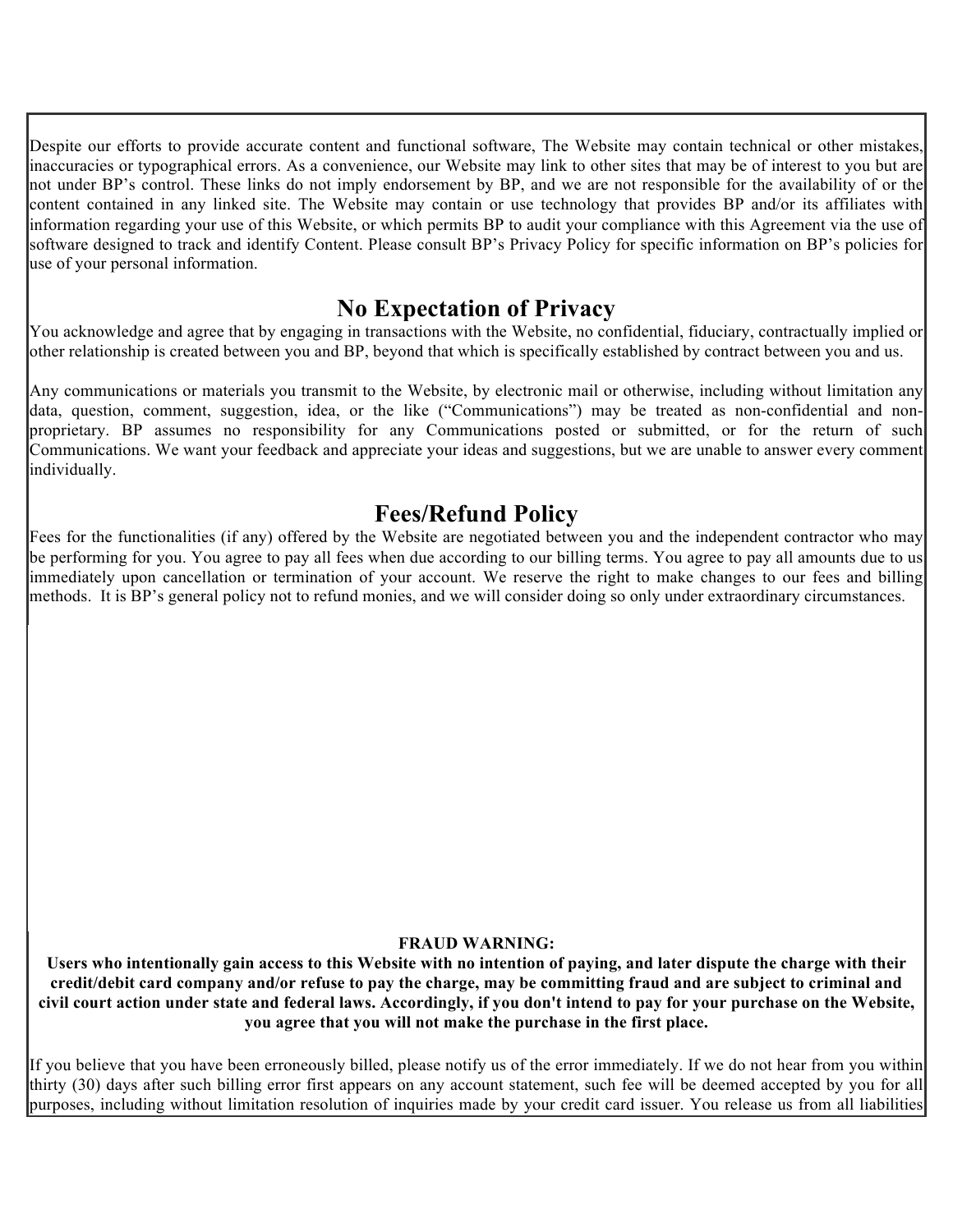and claims of loss resulting from any error or discrepancy that is not reported to us within thirty (30) days of its publication.

17. For purposes of identification, billing and marketing, you agree to provide BP with accurate, complete, and updated information as requested by us, including your legal name, address, telephone number(s), and applicable payment data (e.g., credit card number, security code and expiration date). You agree to notify BP within ten (10) days of any changes in these elements of your information.

**YOU ARE ADVISED, AND AGREE, THAT THIS SITE IS INTENDED AS AN "ONLINE ADULT ENTERTAINMENT" SITE ONLY. BP™ DOES NOT INTEND, AND WILL ACCEPT NO RESPONSIBILITY FOR, THE OCCURRENCES OR RESULTS OF ANY ENCOUNTER BETWEEN OR AMONG OUR MEMBERS THAT OCCURS THROUGH (BY WAY OF ILLUSTRATION AND NOT LIMITATION) ANY MEDIUM OF COMMUNICATION OTHER THAN OUR WEBSITE OR THROUGH DIRECT PHYSICAL CONTACT OR ACQUAINTANCE BETWEEN USERS OF OUR WEBSITE AND ANY INDEPENDENT CONTRACTOR PERFORMING IN CONNECTION WITH OUR WEBSITE.**

[*If you are a copyright owner or an agent thereof ("Owner") and believe that any Content on the Website infringes upon Owner's copyright(s), rights of publicity, or any other rights, you may submit a notification pursuant to the Digital Millennium Copyright Act ("DMCA") by providing BP's Legal Agent with the following information in writing (see 17 U.S.C 512(c)(3) for further details):* 

! *A physical or electronic signature of a person authorized to act on behalf of the owner of a legal right that is allegedly infringed;*  Identification of the copyrighted work or other legal right claimed to have been infringed, or, if multiple materials on the Website *are intended to be covered by a single notification, a representative list of such works;* 

! *Identification of the material that is claimed to be infringing, the subject of infringing activity or is violative of any other legal right and that is to be removed or access to which is to be disabled, and information reasonably sufficient to permit BP to locate the material;* 

! *Information reasonably sufficient to permit BP to contact Owner, such as an address, telephone number, and, if available, an electronic mail address;* 

! *A statement that Owner has a good faith belief that use of the material in the manner complained of is not authorized by the Owner or the law; and* 

! *A statement that the information in the notification is accurate, and under penalty of perjury, that Owner is authorized to act with regard to the legal right that is allegedly infringed.* 

*BP's designated Legal Agent to receive notifications of claimed infringement is: ChaseLawyers; email: greg@chaselawyers.com; fax: 305-373-7668. For clarity, only DMCA or other legal notices should go to BP's Legal Agent; any other feedback, comments, requests for technical support, and other communications should be directed to BP through support@bossplay.com. Owner acknowledges that failure to comply with all of the above requirements may render Owner's legal notice not valid*.]

## **Warranty and Indemnification**

As a User of the Website, you hereby represent and warrant to BP that you will not transmit by means of the Website any materials of any kind which (1) violate, plagiarize, or infringe on the intellectual property or contractual rights of any third party;  $(2)$  are imported and/or exported in violation of any law, rule, or regulation of any jurisdiction with regard to such imports or exports; (3) contain libelous, defamatory, obscene, pornographic, abusive or otherwise unlawful material; (4) contain software viruses or any other malicious code designed or operating in such a way as to interrupt, destroy or limit the functionality of any computer software or hardware or telecommunications equipment. You further represent and warrant to BP that your use of the Website will at all times comply with all applicable laws, rules, and regulations. You hereby agree to indemnify, defend and hold harmless BP and its officers, employees, licensors, licensees, independent contractors, providers, subsidiaries and affiliates (collectively, the "Affiliates"), from and against any and all liability and costs incurred by BP or any of said Affiliates in connection with any claim arising out of any breach by you of the foregoing representations, warranties and covenants, including, without limitation, reasonable transactional and litigation-related attorney fees and costs, at all levels of legal activity. You shall cooperate as fully as reasonably required in the defense of any claim. BP reserves the right, at its own expense, to assume the exclusive defense and control of any matter otherwise subject to indemnification by you, and you shall not in any event settle any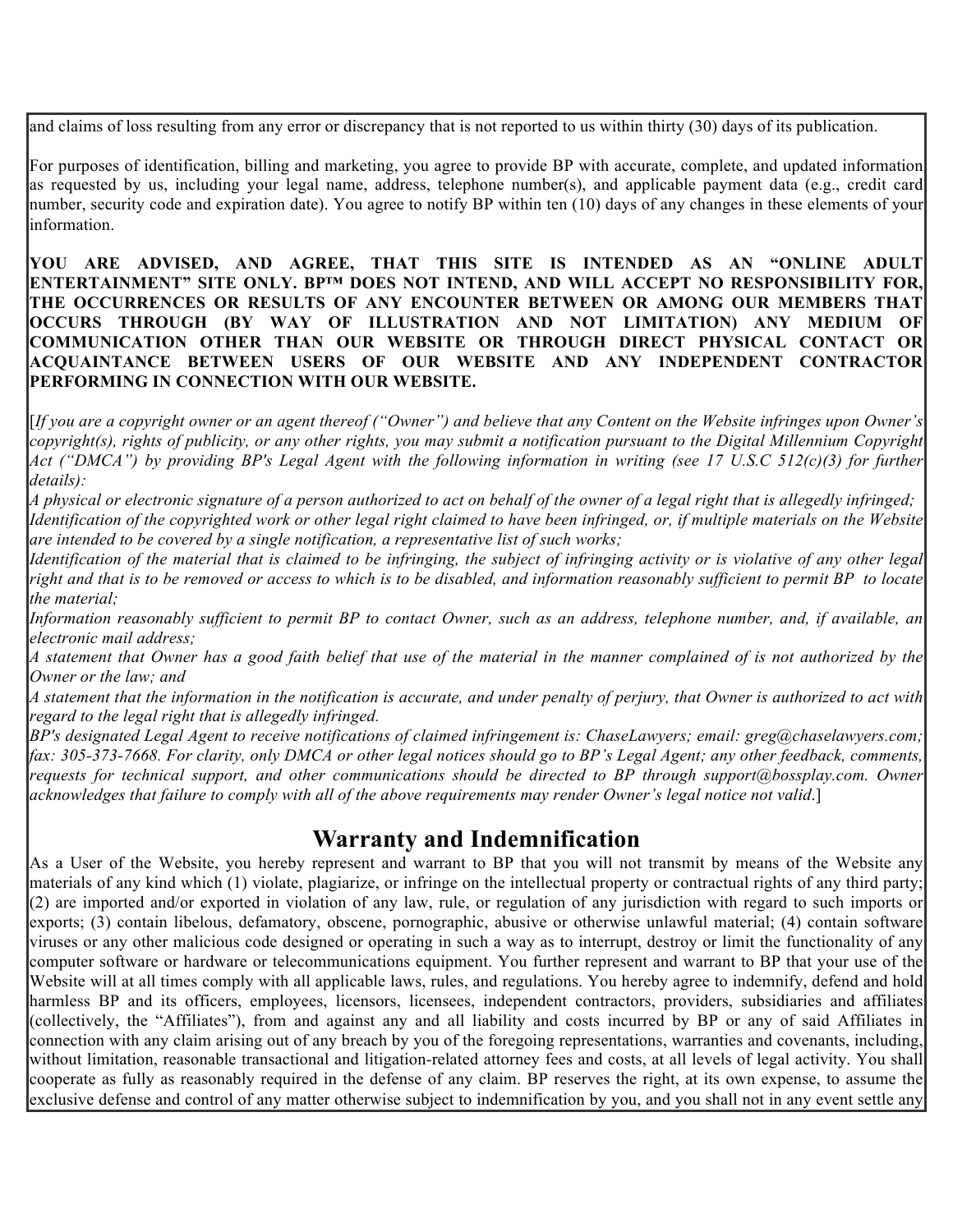such matter without the written consent of BP.

# **Limitation of Liability**

BP ASSUMES NO RESPONSIBILITY, AND SHALL NOT BE LIABLE FOR, ANY DAMAGE TO, OR VIRUSES THAT MAY INFECT, YOUR COMPUTER EQUIPMENT OR OTHER PROPERTY ON ACCOUNT OF YOUR ACCESS TO, USE OF, OR BROWSING IN THIS WEBSITE OR YOUR DOWNLOADING OF ANY MATERIALS (INCLUDING WITHOUT LIMITATION TALENT MATERIALS), DATA, TEXT, IMAGES, VIDEO OR AUDIO FROM THE WEBSITE. IN NO EVENT SHALL BP OR ANY THIRD-PARTY PROVIDERS, INDEPENDENT CONTRACTORS OR DISTRIBUTORS ACTING ON BEHALF OF BP BE LIABLE FOR ANY INJURY, LOSS, CLAIM, DAMAGE, OR ANY SPECIAL, EXEMPLARY, PUNITIVE, INDIRECT, INCIDENTAL OR CONSEQUENTIAL DAMAGES OF ANY KIND (INCLUDING BUT NOT LIMITED TO LOST PROFITS OR LOST SAVINGS), WHETHER BASED IN CONTRACT, TORT, STRICT LIABILITY, CRIMINAL LAW OR OTHERWISE, WHICH ARISES OUT OF OR IS IN ANY WAY CONNECTED WITH (i) ANY USE OF THIS WEBSITE OR CONTENT FOUND HEREIN, (ii) ANY FAILURE OR DELAY (INCLUDING BUT NOT LIMITED TO THE USE OF OR INABILITY TO USE ANY COMPONENT OF THIS WEBSITE), AND/OR (iii) THE PERFORMANCE OR NON-PERFORMANCE BY BP OR ANY THIRD-PARTY INDEPENDENT CONTRACTORS, PROVIDERS OR DISTRIBUTORS, INCLUDING BUT NOT LIMITED TO NON-PERFORMANCE RESULTING FROM BANKRUPTCY, REORGANIZATION, INSOLVENCY, DISSOLUTION OR LIQUIDATION, EVEN IF BP OR SUCH THIRD PARTY HAS BEEN ADVISED OF THE POSSIBILITY OF DAMAGES TO YOU OR TO ANY OTHER PARTY.

3. BP MAKES NO REPRESENTATIONS ABOUT THE SUITABILITY, RELIABILITY, TIMELINESS, AND/OR ACCURACY OF THE INFORMATION, PRODUCTS, AND SERVICES CONTAINED ON THIS WEBSITE FOR ANY PURPOSE. ALL SUCH INFORMATION, PRODUCTS, AND SERVICES ARE PROVIDED "AS IS" AND "WHERE IS" WITHOUT ANY WARRANTIES OF ANY KIND. BP HEREBY DISCLAIMS ANY AND ALL WARRANTIES AND CONDITIONS OF ANY KIND WITH REGARD TO THIS WEBSITE AND/OR ANY INFORMATION, PRODUCTS, AND SERVICES CONTAINED ON THIS WEBSITE, INCLUDING BUT NOT LIMITED TO ALL IMPLIED WARRANTIES AND CONDITIONS OF MERCHANTABILITY, FITNESS FOR A PARTICULAR PURPOSE, TITLE AND NON-INFRINGEMENT.

BECAUSE CERTAIN LEGAL JURISDICTIONS DO NOT PERMIT OR RECOGNIZE AN EXCLUSION OR LIMITATION OF LIABILITY FOR CONSEQUENTIAL OR INCIDENTAL DAMAGES, THE ABOVE LIMITATION MAY NOT NECESSARILY APPLY TO YOU. IF YOU ARE DISSATISFIED WITH ANY PORTION OF THIS WEBSITE, OR WITH ANY OF THESE TERMS AND CONDITIONS OF USE, YOUR SOLE AND EXCLUSIVE REMEDY IS TO DISCONTINUE USING THIS WEBSITE.

16. If, notwithstanding the foregoing, BP and/or any third-party provider or distributor should be found liable for any loss or damage which arises out of or is in any way connected with any of the above described functions or uses of the Website and/or its content, the liability of BP and/or the third-party providers and distributors shall in no event exceed, in the aggregate, the greater of (a) the subscription fee and service charge (if any) for accessing this Website, or (b) US \$100.00. In its sole discretion, in addition to any other rights or remedies available to BP, and without any liability whatsoever, BP at any time and without notice may terminate or restrict your access to all or any component of this Website.

Your use of the Website is subject to our Privacy Policy. You agree that you have read our Privacy Policy, and that it is reasonable and acceptable to you. Your acceptance of this Agreement is also your consent to the information practices in our Privacy Policy.

We will use our reasonable commercial efforts to keep our site available on a 24-hour/7-day-a-week basis, subject to downtime for scheduled maintenance, unscheduled maintenance, and system outages. We cannot promise that access to the Website will be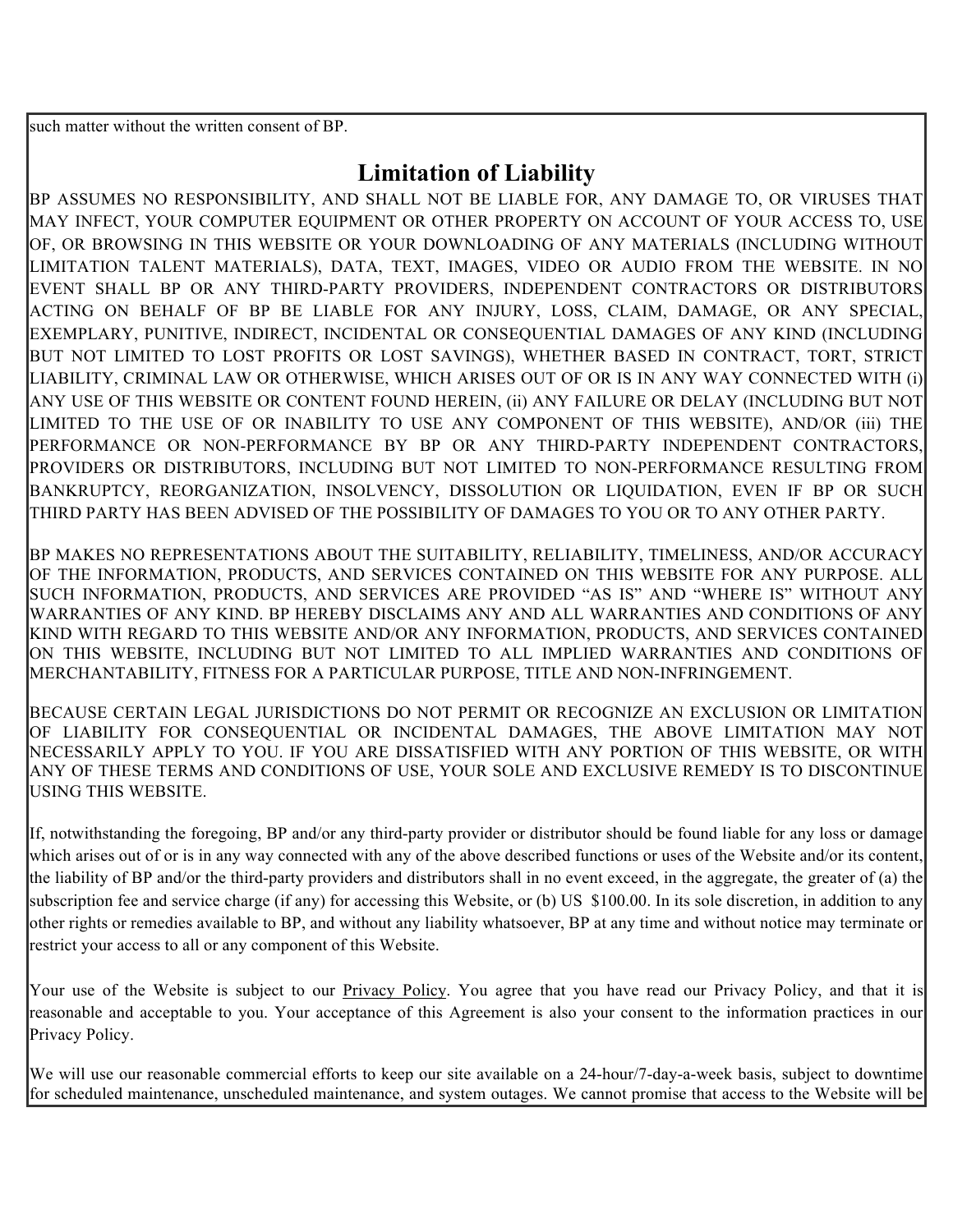uninterrupted or available at all times. We assume no liability or responsibility for any delay, interruption, or downtime.

#### **Viruses**

We make reasonable attempts to exclude viruses from the Website, but cannot ensure that the Website will at all times be free from viruses or other destructive software. You are urged to take appropriate safeguards before accessing the Website. We assume no responsibility for any damages to computer equipment or other property that may result from your use of the Website.

You may preserve this Agreement in hard-copy form by printing it for your records, and you waive any other requirement that this Agreement be evidenced by a written document.

#### **Electronic Notification**

To the extent that we may need to contact you, you agree that we may do so via any electronic or other means, including but not limited to communications posted on the Website, electronic mail, or instant messaging.

### **Your Assumption of Risk**

Subject to applicable law, your use of this Website and its Contents is at your sole risk. Some opportunities or services made available on this Website may be subject to conditions imposed by the providers, including but not limited to international conventions and arrangements, and state and federal government regulations. You agree that third-party providers who furnish products or services through this Website are independent contractors, and not agents or employees of BP.

As a User of the Website, you hereby expressly acknowledge and agree that such use and involvement is voluntarily undertaken by you solely at your own risk. You recognize, agree and acknowledge that activities undertaken on the Website are activities which inherently involve certain risks. Under no circumstances will BP have any liability whatsoever for any loss, damage or injury alleged and/or sustained by any user of the Website from engaging in any activity coordinated through, sponsored by, or affiliated with The Website. As a User of The Website, you hereby agree that you are solely responsible for any applicable costs, fees and expenses associated with using the Website. By using any services or functionalities provided at the Website, and in consideration of your usage of the Website services, you, on behalf of yourself, and your heirs, designees and assigns, hereby release, waive, discharge and agree not to sue BP, its officers, directors, agents, representatives, employees and affiliates in their capacities as such, and agree to hold BP and each of such persons associated therewith harmless with respect to any and all fees or expenses (including without limitation reasonable attorney fees, both transactional and litigation-related, at all levels), and with respect to any and all allegations, losses, claims, damages, property damage, personal injuries or death to you or to any other individual, whether caused by you or the acts (including the failure to act) of any other persons, events, and/or occurrences.

You agree that no joint venture, partnership, employment, fiduciary or agency relationship exists between you and BP as a result of this Agreement or your use of the Website. The performance of this Agreement by BP is subject to existing laws and legal process, and nothing contained in this Agreement is in derogation of BP's right and obligation to comply with governmental, court and law enforcement requests or requirements relating to your use of this Website or information provided to or gathered with respect to such use. If any part of this Agreement is determined to be invalid or unenforceable pursuant to applicable law, including but not limited to the warranty disclaimers and liability limitations set forth herein, then the invalid or unenforceable provision will be deemed superseded by a valid, enforceable provision that most closely matches the intent of the original provision; and the remainder of this Agreement shall continue in effect.

This Agreement, and the other legal notice documents contained elsewhere on this Website and incorporated herein by reference, constitute the entire agreement between the User and BP with respect to BP's services, the Website, and any other relationship between User and BP, and they supersede any and all prior or contemporaneous communications and proposals, whether electronic, oral or written, with respect to BP, its services, and/or the Website. A printed version of this Agreement and of any notice given in electronic form shall be admissible in judicial or administrative proceedings based upon or relating to this Agreement to the same extent and subject to the same conditions as other business documents and records originally generated and maintained in printed form. Fictitious names of companies, products, people, characters and/or data mentioned herein are not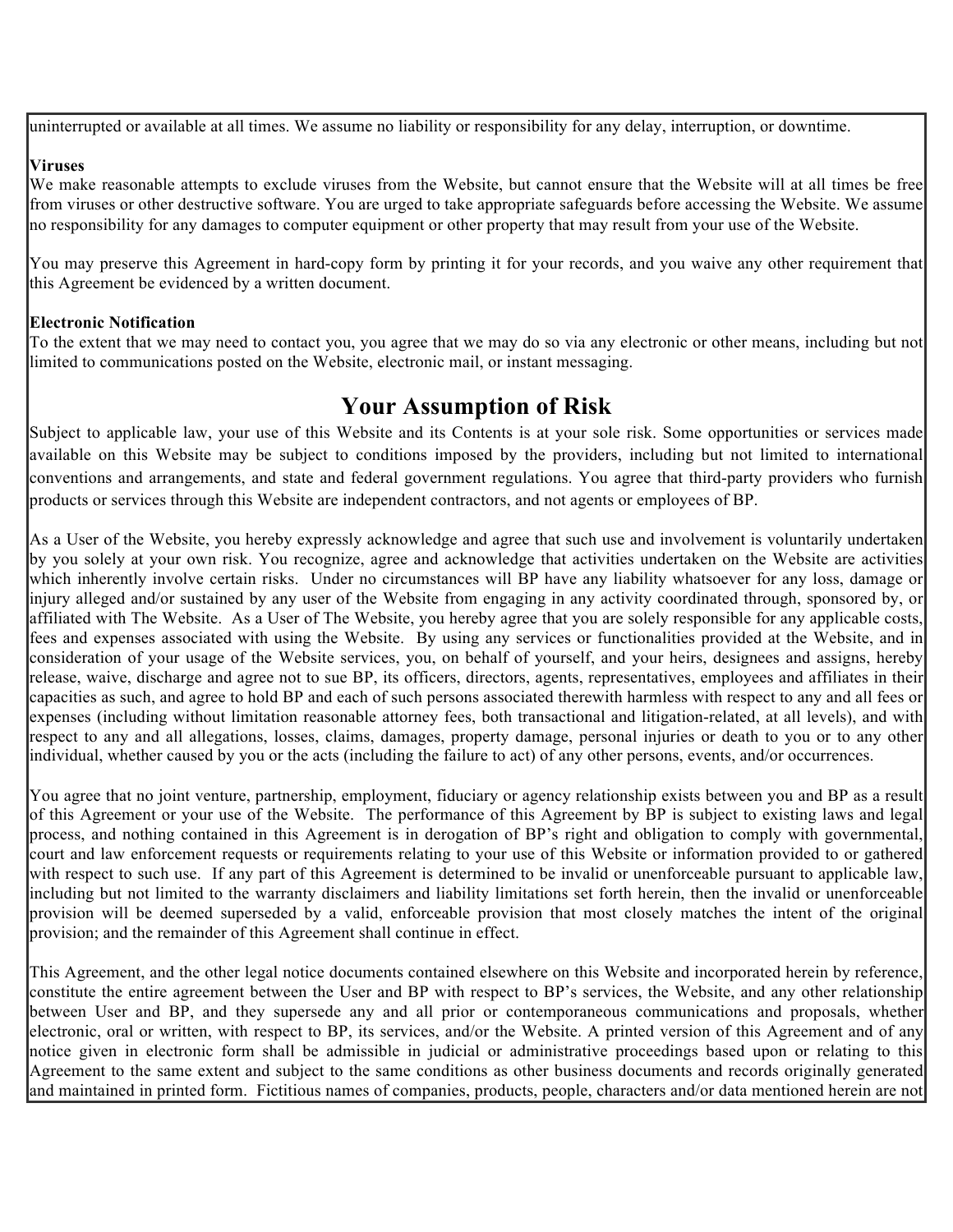intended to represent any real individual, company, product or event. Any rights not expressly granted herein are expressly and exclusively reserved to BP.

### **17. THIS AGREEMENT IS GOVERNED BY THE LAWS OF THE UNITED STATES. USER HEREBY CONSENTS TO THE EXCLUSIVE JURISDICTION AND VENUE OF COURTS SITTING IN THE UNITED STATES IN ALL DISPUTES ARISING OUT OF OR RELATING TO THE USE OF THIS WEBSITE. USE OF THIS WEBSITE IS UNAUTHORIZED IN ANY JURISDICTION THAT DOES NOT GIVE EFFECT TO ALL PROVISIONS OF THESE TERMS AND CONDITIONS, INCLUDING WITHOUT LIMITATION THIS PARAGRAPH.**

In the event a dispute arises between User and BP, BP and User agree to pursue neutral and cost-effective means of resolving the dispute quickly. Accordingly, User and BP agree that any claim or controversy at law or equity that arises out of this Agreement, the Website, and/or BP's other services shall be resolved in accordance with one of the subsections below or as otherwise mutually agreed upon in writing by the Parties. Before resorting to these alternatives, BP strongly encourages you to first contact BP directly to seek a resolution, and BP will consider all reasonable requests to resolve the dispute through alternative dispute resolution procedures, such as mediation, as an alternative to litigation:

A. Alternative Dispute Resolution. BP will consider use of alternative forms of dispute resolution, such as nonbinding mediation and/or binding arbitration to be held in or as near as possible to Oklahoma City, Oklahoma.

B. Court. Alternatively, any claim may be adjudicated by a court of competent jurisdiction located in Oklahoma City, Oklahoma. User and BP agree to submit to the exclusive venue and personal jurisdiction of courts located within Oklahoma City, Oklahoma, with no assertion by either Party of any objection to such venue and jurisdiction, including without limitation any objection based on the doctrine of *forum non conveniens.*

### **THE PARTIES HEREBY WAIVE ANY RIGHTS THEY MAY HAVE TO TRIAL BY JURY.**

You agree that: (i) the The Website website shall be deemed solely based in Oklahoma City, Oklahoma; and (ii) the Website shall be deemed a passive website that does not give rise to personal jurisdiction over BP either specific or general, in jurisdictions other than the United States. This Agreement shall be governed by the internal substantive laws of the United States, without regard to its conflict of laws principles. If any provision of this Agreement is deemed invalid by a court of competent jurisdiction, the invalidity of such provision shall not affect the validity of the remaining provisions of this Agreement, which shall remain in full force and effect, with the surviving provisions being interpreted so as fully as possible to effect the original intentions of the Parties to this Agreement. No waiver of any term of this Agreement shall be deemed a further or continuing waiver of such term or any other term, and BP's failure to assert any right or provision under this Agreement shall not constitute a waiver of such right or provision. BP reserves the right to amend this Agreement at any time and without notice, and it is your responsibility to review this Agreement regularly for any such changes. Your use of the Website in any manner following any amendment of this Agreement will signify your assent to and acceptance of its revised terms. YOU AND BP AGREE THAT ANY CAUSE OF ACTION ARISING OUT OF OR RELATED TO THE WEBSITE MUST COMMENCE WITHIN ONE (1) YEAR AFTER THE CAUSE OF ACTION ACCRUES. OTHERWISE, SUCH CAUSE OF ACTION IS PERMANENTLY BARRED.

23. User agrees that "BP" and the "www.BossPlay.com" Website are trademarks of BP Features, LLC, a United States company.

#### **MISCELLANEOUS**

24. (a) This Agreement shall not be governed by the United Nations Convention on Contracts for the International Sale of Goods, the application of which is expressly disclaimed by the Parties. The Parties hereto confirm that it is their wish that this Agreement as well as any other documents relating hereto, including notices, be written in the English language (Les parties aux presentes confirment leur volonte que cette le convention de meme que tous les documents y compris y tout avis qui s'y rattache soient rediges en langue anglaise). You further agree that, in any dispute between BP and you, BP shall be entitled to recover its reasonable attorney fees, legal expert fees, and other legal expenses from you should BP emerge as the prevailing party.

(b) This Agreement constitutes the entire agreement of the Parties and supersedes all oral and written agreements and understandings related to the same or similar subject matter and made or entered into by the Parties prior to the date hereof. No amendment, change or modification of this Agreement shall be valid unless it is accepted by both Parties, and any waiver of a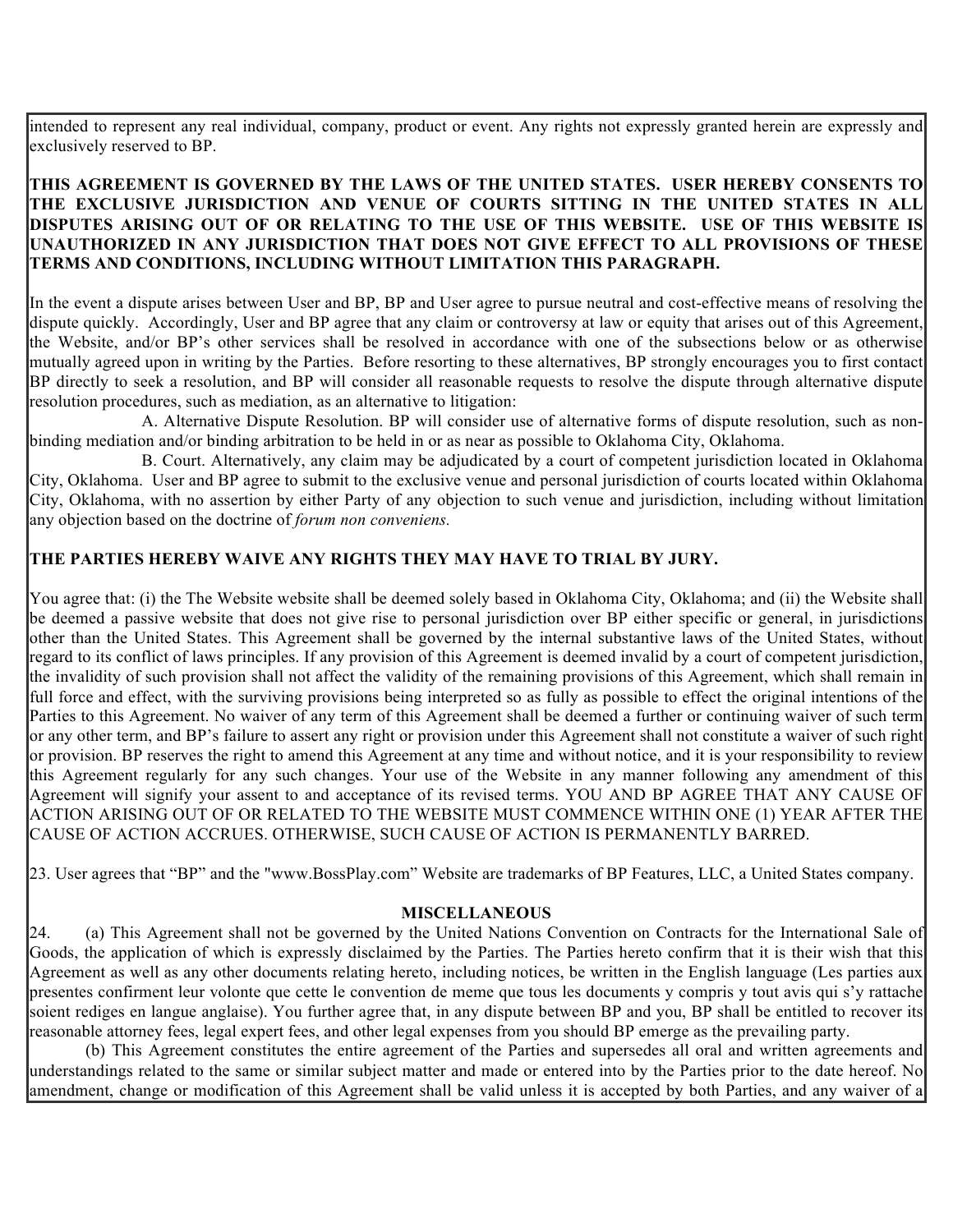failure to perform or of a breach shall not operate to waive any subsequent failure to perform or breach.

(c) The use of the singular in this Agreement shall apply to and mean the plural where appropriate. The use of the masculine or neuter pronoun in this Agreement shall apply to and mean the feminine where appropriate, and vice versa.

(d) The captions appearing at the commencement of some clauses hereof are descriptive only and for convenience in reference to this Agreement; and should there be any conflict between any such heading and the language of the clause at the head of which it appears, the language of the clause thereof, and not such heading, shall control and govern in the construction of this Agreement.

(e) You acknowledge that your violation or attempted violation of any element of this Agreement will cause BP such damage as will be irreparable, the exact amount of which would be difficult to ascertain and for which there will be no adequate remedy at law. Accordingly, you agree that BP shall be entitled as a matter of right to an injunction, issued by any court of competent jurisdiction, restraining such violation or attempted violation of these Terms & Conditions of Use by you, or your affiliates, partners, or agents, as well as to recover from you any and all costs and expenses sustained or incurred by BP in obtaining such an injunction, including, without limitation, reasonable attorney fees at all levels of litigation. You agree that no bond or other security shall be required in connection with BP's application for any such injunction.

(f) The Parties acknowledge that each has been advised by counsel, and/or been given the opportunity and recommendation to be advised by counsel, during the course of negotiation of this Agreement. This Agreement shall be interpreted without regard to any presumption or rule requiring construction against the Party causing this Agreement to be drafted.

\_\_\_ I ACCEPT

\_\_\_ I DO NOT ACCEPT AND WILL NOT USE THIS SITE

1.By setting an account on the Website you agree to be bound by all the terms and conditions set forth in this agreement (the "Agreement"). The parties to this Agreement are you, the Customer, and The Website. This Agreement is subject to change by Company at any time, and changes are effective upon notice to the Customer.

2.You must be 18 years of age or older (21 in some areas) to purchase a performance. Purchases are non-refundable.

3.ALL MATERIALS, INCLUDING MESSAGES, AND OTHER COMMUNICATIONS, CONTAINED AT THE WEBSITE ARE INTENDED FOR DISTRIBUTION EXCLUSIVELY TO CONSENTING ADULTS IN LOCATIONS WHERE THE MATERIALS, MESSAGES AND OTHER COMMUNICATION CONTAINED AT The Website DO NOT VIOLATE ANY COMMUNITY STANDARDS OR ANY FEDERAL, STATE OR LOCAL LAW OR REGULATION OF THE UNITED STATES OR ANY OTHER COUNTRY. NO PERSONS UNDER THE AGE OF EIGHTEEN YEARS MAY DIRECTLY OR INDIRECTLY VIEW OR POSSESS ANY OF THE CONTENTS OF The Website OR PLACE ANY ORDERS FOR ANY GOODS OR SERVICES ADVERTISED AT OR IN The Website. YOU HEREBY ACKNOWLEDGE THAT MATERIALS PRESENTED AT AND DOWNLOADABLE FROM The Website INCLUDE VISUAL, AUDITY AND HETEROSEXUAL, BI-SEXUAL, HOMOSEXUAL, AND TRANSSEXUAL SEXUAL SITUATIONS, THAT YOU ARE FAMILIAR WITH MATERIALS OF THIS KIND, AND THAT YOU ARE NOT OFFENDED BY SUCH MATERIALS. YOU HEREBY FURTHER AFFIRM AND WARRANT THAT YOU ARE CURRENTLY OVER THE AGE OF EIGHTEEN YEARS AND ARE CAPABLE OF LAWFULLY ENTERING INTO THIS AGREEMENT.

4.I agree to be personally liable and fully indemnify Company for any and all damages directly, indirectly and/or consequentially resulting from my attempted or actual unauthorized downloading or other duplication of materials from the Website, alone or with, or under the authority of, any other person(s), including, without limitation, any governmental agency(ies), wherein such damages include, without limitation, all direct and consequential damages directly or indirectly resulting from unauthorized downloading of materials from The Website including, but not limited to, damages resulting from loss of revenue, loss of property, fines, attorney's fees and costs, including, without limitation, damages resulting from prosecution and/or governmentally imposed seizure(s), forfeiture(s), and/or injunction(s).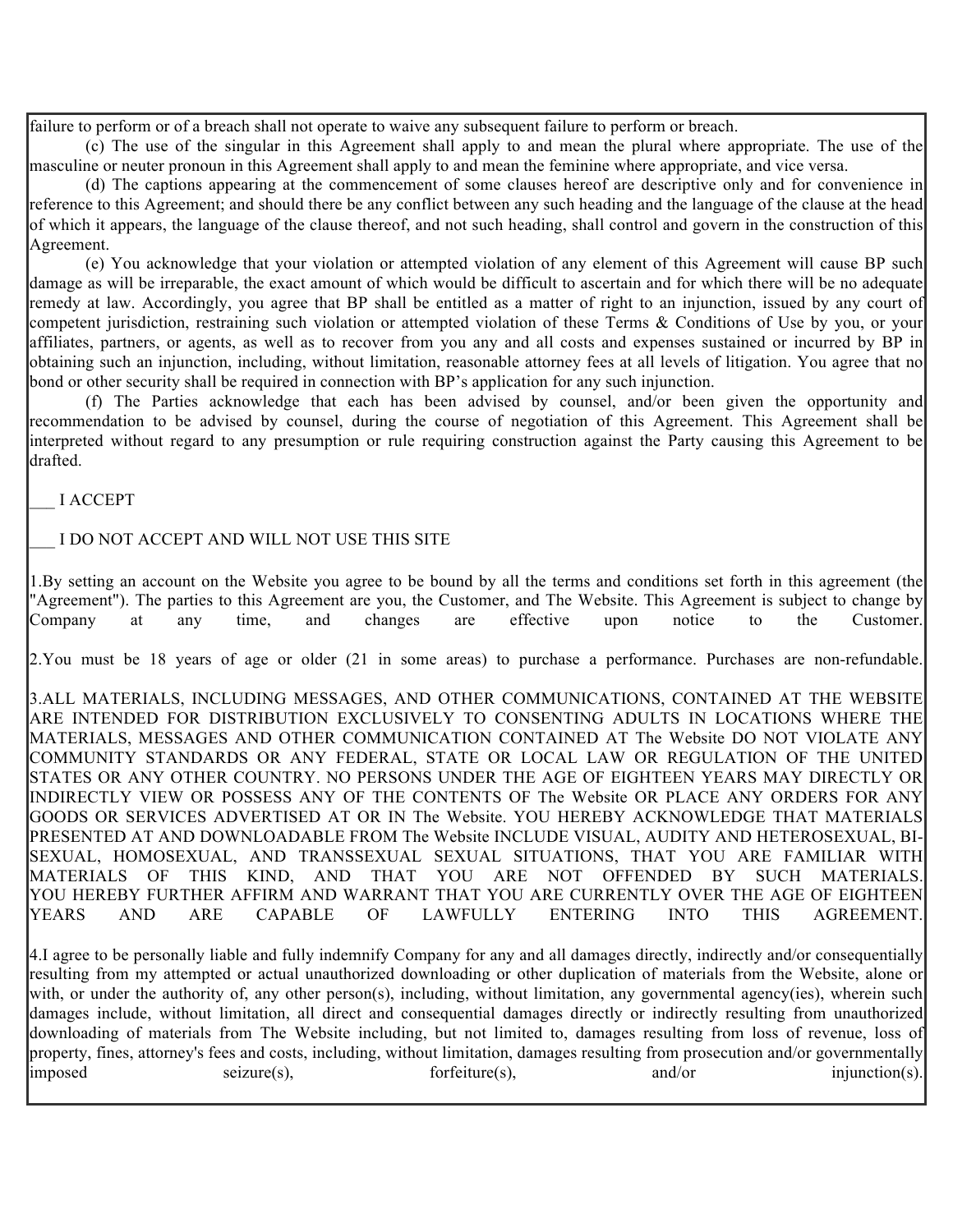5.Some or all of the following fees and charges may be incurred by the Customer: a. Performance Fees. The Customer is responsible for paying whatever amount has been agreed on before their payment is made. Purchase are fees are non-refundable; and non-refundable; and non-refundable; and b. Full payments for all goods and services ordered at, through and/or from Company and its licensees.

6.Payment for the services provided to you at and/or through The Website may be made by credit card or debit card debit and you hereby authorize Company and its agents to transact such payments on your behalf.

7.Purchases from the Website may be terminated at any time, and without cause, by Company. You agree to be personally liable for all charges incurred by you during or through the use of The Website. Your liability for such charges shall continue after termination of your purchase for any reason.

8.Customers are responsible for providing all personal computer and communications equipment necessary to gain access to the Service. Access to and use of the Service is through the use of third party software capable of electronic video transmission.

9.Company does not screen or endorse advertisements or communications submitted to the Website by third-party licensees, advertisers, or subscribers for electronic dissemination through the Website. Subscribers are therefore advised to use their own judgment to evaluate all advertisements and other communications available at or through the use of the Website prior to purchasing goods and/or services described at the Website or otherwise responding to any communication at the Website.

10.Any liability of Company, including without limitation any failure of performance, error, omission, interruption, deletion, defect, delay in operation or transmission, communications line failure, theft or destruction or unauthorized access to, alteration of, or use of records, whether for breach of contract, tortuous behavior, negligence, or under any other cause or action, shall be strictly limited to the amount of purchase fee paid by or on behalf of Customer to Company for the purchase in question. Some states do not allow the limitation or exclusion of liability for incidental or consequential damages, so the above limitation or exclusion may may not apply to you.

11. Company is not liable for damages resulting from disseminating, failing to disseminate, or incorrectly or inaccurately disseminating any Software, data, advertisement or other communication at or through The Website. disseminating any Software, data, advertisement or other communication at or through The Website.

12.No warranty is made by Company regarding any information, services, Software or products provided through or in connection with the the Website, and Company hereby expressly disclaims any and all warranties, including without limitation: 1) any warranties as to the availability, accuracy, or content of Software, information, products, or services; 2) any warranties of merchantability or fitness for a particular purpose. Some states do not allow the exclusion of implied warranties, so the above exclusion may may not apply to you.

13.All live video purchases from the Website are for immediate and private use by Customers only. Any form of copying/recording a live performance is strictly prohibited. No other uses are intended by the Company and any other use is strictly prohibited. All other materials included at the Website are for the private use by Customer only.

14.This Agreement contains the entire agreement between the Customer and Company regarding Customers' use of the Website and all materials directly and indirectly related thereto. This Agreement supersedes all prior written and oral under- standings, writings, and representations and may only be amended upon notice by Company. This Agreement shall be governed by and construed under the laws of the State of Oklahoma and the United States as applied to agreements between Oklahoma state residents entered into and to be performed within the State of Oklahoma, except as governed by Federal law. If any provision of this Agreement is held to be unenforceable for any reason, such provision shall be reformed only to the extent necessary to make it enforceable. Unless otherwise explicitly stated, the provisions of this Agreement shall survive its termination.

### BY PURCHASING FROM THE WEBSITE YOU ARE INDICATING THAT YOU HAVE READ THE PURCHASE AGREEMENT IN ITS ENTIRETY, UNDERSTAND ITS TERMS, CONSENT TO ALL THE TERMS AND CONDITIONS